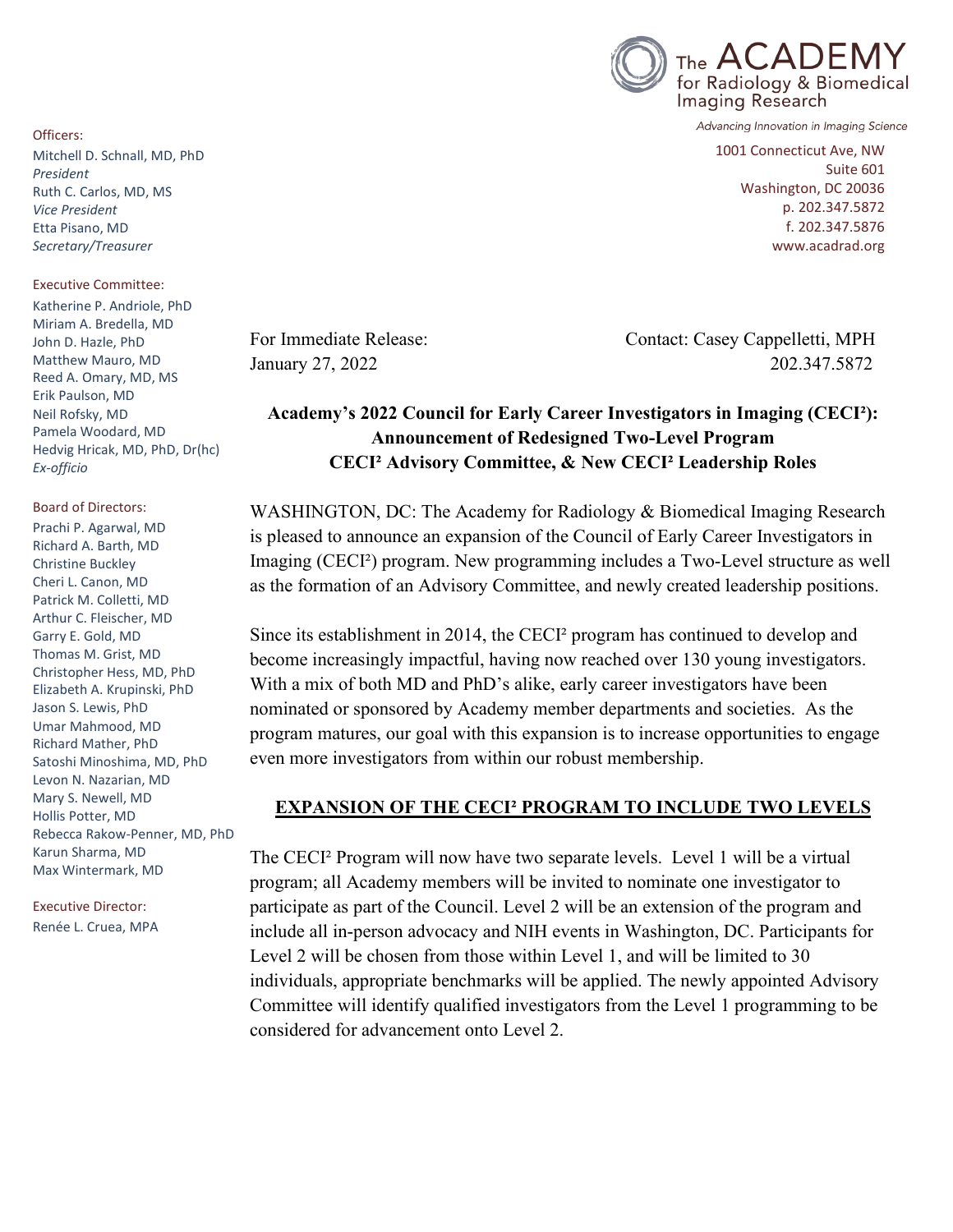# **WHAT YOU NEED TO KNOW ABOUT THE TWO-LEVEL PROGRAMMING**

# **There will be an open call for Level 1 nominations beginning January 31, 2022 with a deadline for March 1, 2022. Academy members are invited to nominate ONE early career investigator to represent your department/society/company to this Council's Class of 2022-23.**

**Level 1** will engage participants in a digital setting through a variety of webinars, discussions, and workshops focused on topics such as advocacy, NIH funding, mock study section participation, grant applications, resubmissions, career development, and other issues important to early career researchers. Leaders and innovators from across the Academy's unique membership will facilitate and lead these virtual discussions in a small group environment. The Academy estimates that Level 1 programming will last six to eight months.

Virtual sessions from the 2020-21 program included;

- o "The Importance of Advocacy: An Academy Introduction" with Academy staff including Executive Director Renee Cruea and Senior Director of Government Affairs and Strategic Initiatives Michael Heintz
- o "Grant Funding Myth Busters" with Dr. Elizabeth Krupinski, Academy Distinguished Investigators Co-Chair
- o A discussion focused on "Career Trajectory" with Dr. Hedvig Hricak, Academy CIBR Chair
- o "Working with Constituents to Advance Biomedical Research" with Aisling McDonough, Legislative Assistant on Health Issues for Congresswoman Anna Eshoo (D-CA)
- o "A Chat with NIBIB's Founding Father" with Dr. Roderic Pettigrew, founding Director of NIBIB

**Level 2** will include invited participants from Level 1, and offer the opportunity to be sponsored by their society or academic department for the Annual Medical Imaging Technology Showcase, Congressional Events, and NIH Meetings, including but not limited to:

- o Visit to the NIH Campus, to include meetings with NIH Program Officers and Program Staff
- o Academy's Annual Capitol Hill Fly-in Day, to include meetings with the investigator's Members of Congress
- o Annual Medical Imaging Technology Showcase on Capitol Hill, to include a unique research display from each investigator

In order to be considered for Level 2, investigators will need to meet a number of benchmarks associated with their Level 1 participation. These criteria will ensure that investigators sponsored to attend the in-person opportunities were highly engaged and motivated throughout the virtual programming. For 2022, more information on Level 2 will be forthcoming, as all in-person programming is dependent upon COVID-19.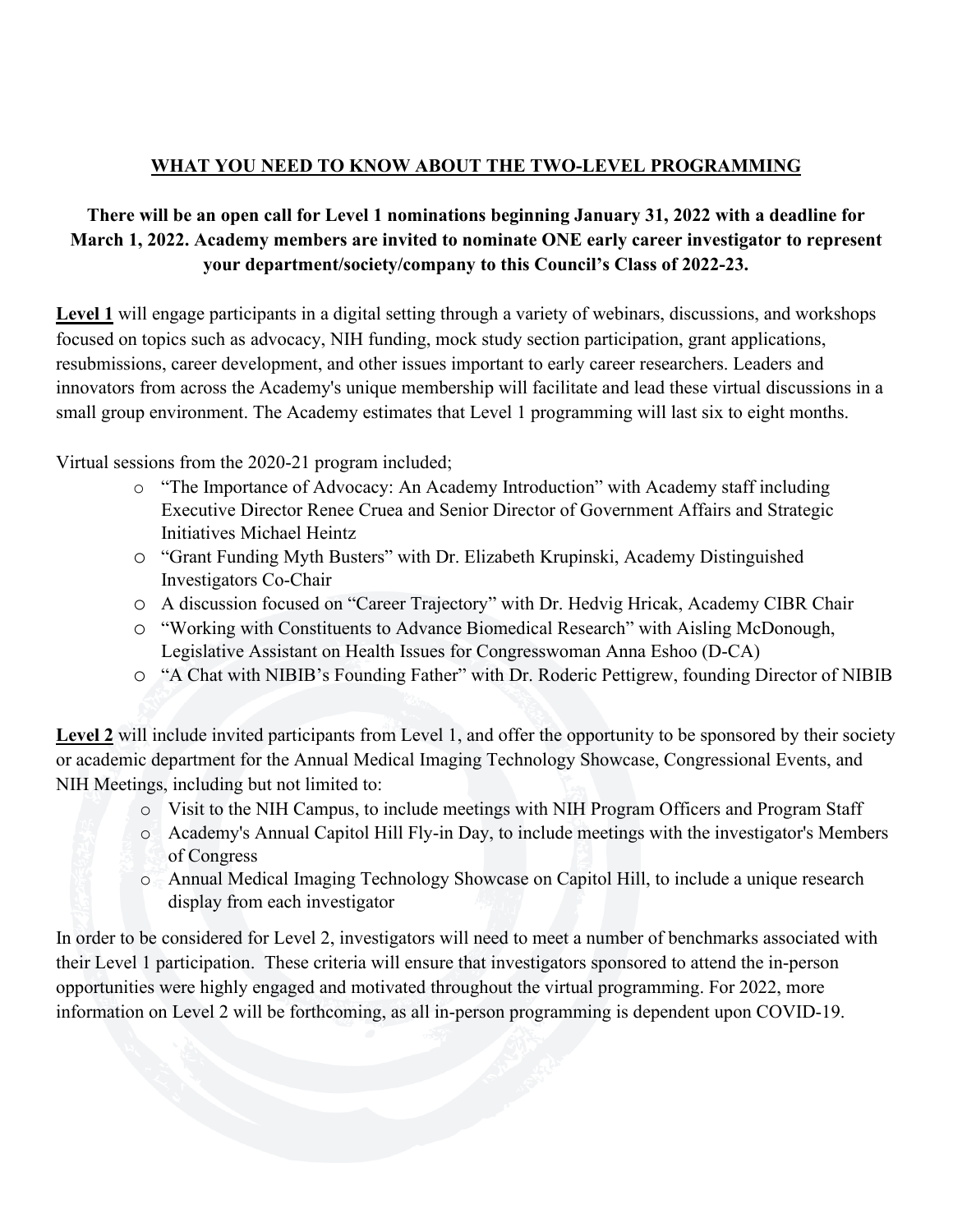## **WELCOME TO THE ACADEMY'S FIRST CECI² ADVISORY COMMITEE**

**This Committee will offer important perspectives and advice throughout the planning and execution of future CECI² class's programing, as well as helping the Academy capitalize on our growing alumni network.**



**Rebecca Rakow-Penner, MD, PhD,** Assistant Professor of Radiology, University of California, San Diego, CECI² Class of 2014

**Jadranka Stojanovska, MD,** Associate Professor, Radiology, New York University, CECI² Class of 2014





**Samuel Galgano, MD,** Assistant Professor, Abdominal Imaging Section and Division of Molecular Imaging and Therapeutics, CECI² Class of 2018

**Alexander Goehler, MD,** Executive Director, Precision Medicine Imaging and AI, Novartis Institutes for Biomedical Research, Cambridge MA, CECI² Class of 2018



# **WELCOME NEW CECI² CO-CHAIRS & LEADERSHIP POSITIONS**

**To advance the daily efforts of this program, the Academy is pleased to announce 2022 CECI² Co-Chairs, as well as the important addition of two new leadership positions within the Council.**

### **CECI² Co-Chairs**

The new Co-Chairs will work closely with Academy staff and each other to lead and promote the incoming class of 2022-23, as well as CECI² alumni. In these positions they will develop, promote, and participate in all CECI² activities. They will also serve as resources for other members of CECI², promote and facilitate 2022-23 programming, extensively network and coordinate with Academy membership for appropriate CECI² programming, and select CECI² members for future leadership roles. The new Co-Chairs will also join the Advisory Committee.

**Academy offers its hearty congratulations to the new Co-Chairs:**